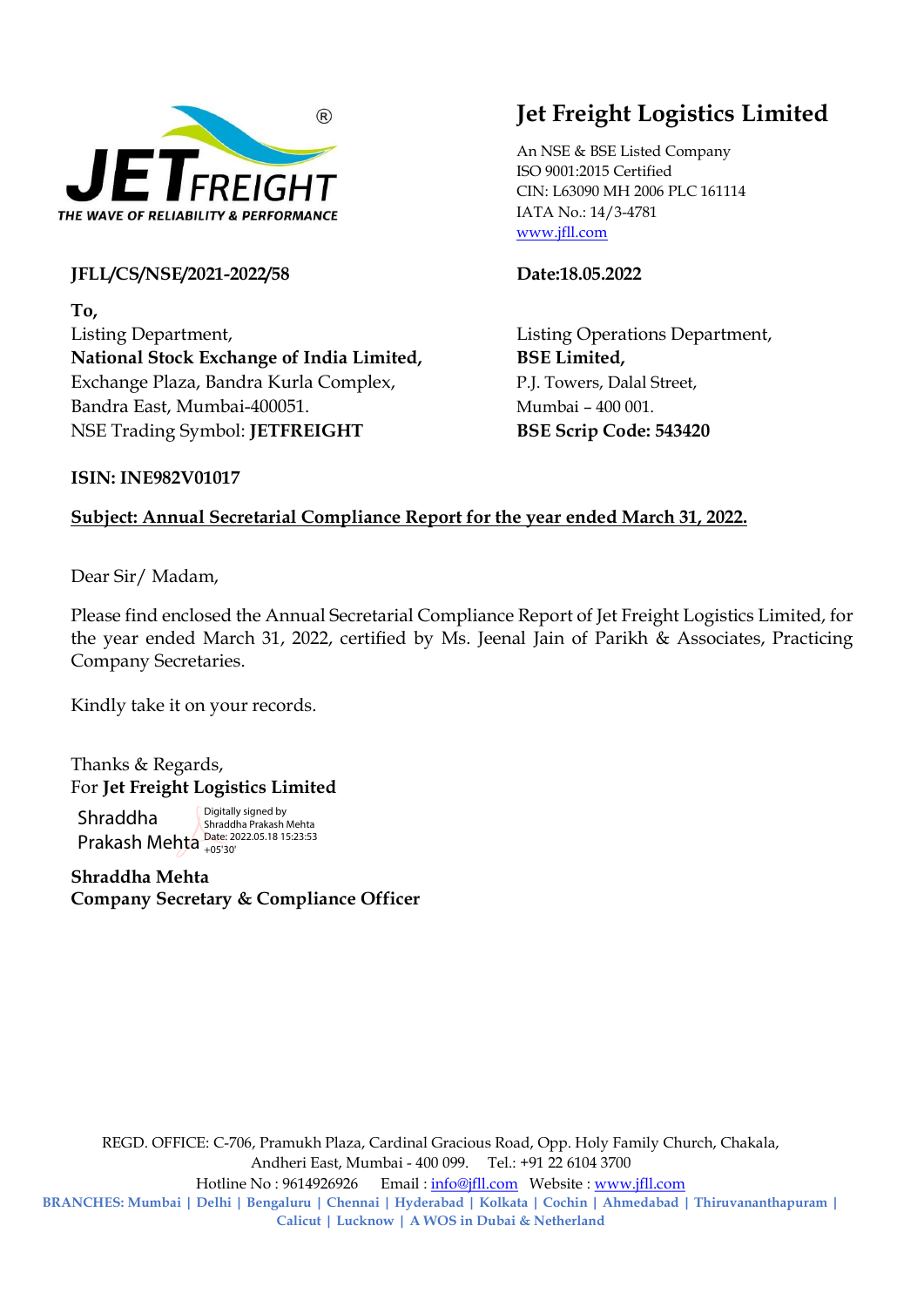

Secretarial Compliance Report of Jet Freight Logistics Limited for the year ended March 31, 2022

To, Jet Freight Logistics Limited, C/706, Pramukh Plaza, Cardinal Gracious Road, Opp. Holy Family Church, Chakala, Andheri East, Mumbai – 400 099

The provisions of regulation 16 to 27 of Chapter IV of Securities and Exchange Board of India (Listing Obligations and Disclosure Requirements) Regulations, 2015 have become applicable to the Company upon the migration of the equity shares of the Company to the Main Board of National Stock Exchange of India Limited (NSE) and BSE Limited (BSE) w.e.f. December 21, 2021 and accordingly,

We Parikh & Associates have examined:

- a) all the documents and records made available to us and explanation provided by Jet Freight Logistics Limited ("the listed entity" / "the Company"),
- b) the filings/ submissions made by the listed entity to the stock exchanges,
- c) Website of the listed entity,
- d) any other document/ filing, as may be relevant, which has been relied upon to make this certification,

for the year ended March 31, 2022 ("Review Period") in respect of compliance with the provisions of :

- a) the Securities and Exchange Board of India Act, 1992 ("SEBI Act") and the Regulations, circulars, guidelines issued thereunder; and
- b) the Securities Contracts (Regulation) Act, 1956 ("SCRA"), rules made thereunder and the Regulations, circulars, guidelines issued thereunder by the Securities and Exchange Board of India ("SEBI");

The specific Regulations (including amendments, modifications from time to time), whose provisions and the circulars/ guidelines issued thereunder, have been examined, include:-

- a) The Securities and Exchange Board of India (Listing Obligations and Disclosure Requirements ) Regulations, 2015;
- b) The Securities and Exchange Board of India (Issue of Capital and Disclosure Requirements) Regulations, 2018;
- c) The Securities and Exchange Board of India (Substantial Acquisition of Shares and Takeovers) Regulations, 2011;
- d) The Securities and Exchange Board of India (Buyback of Securities) Regulations, 2018;(Not applicable to the company during the review period)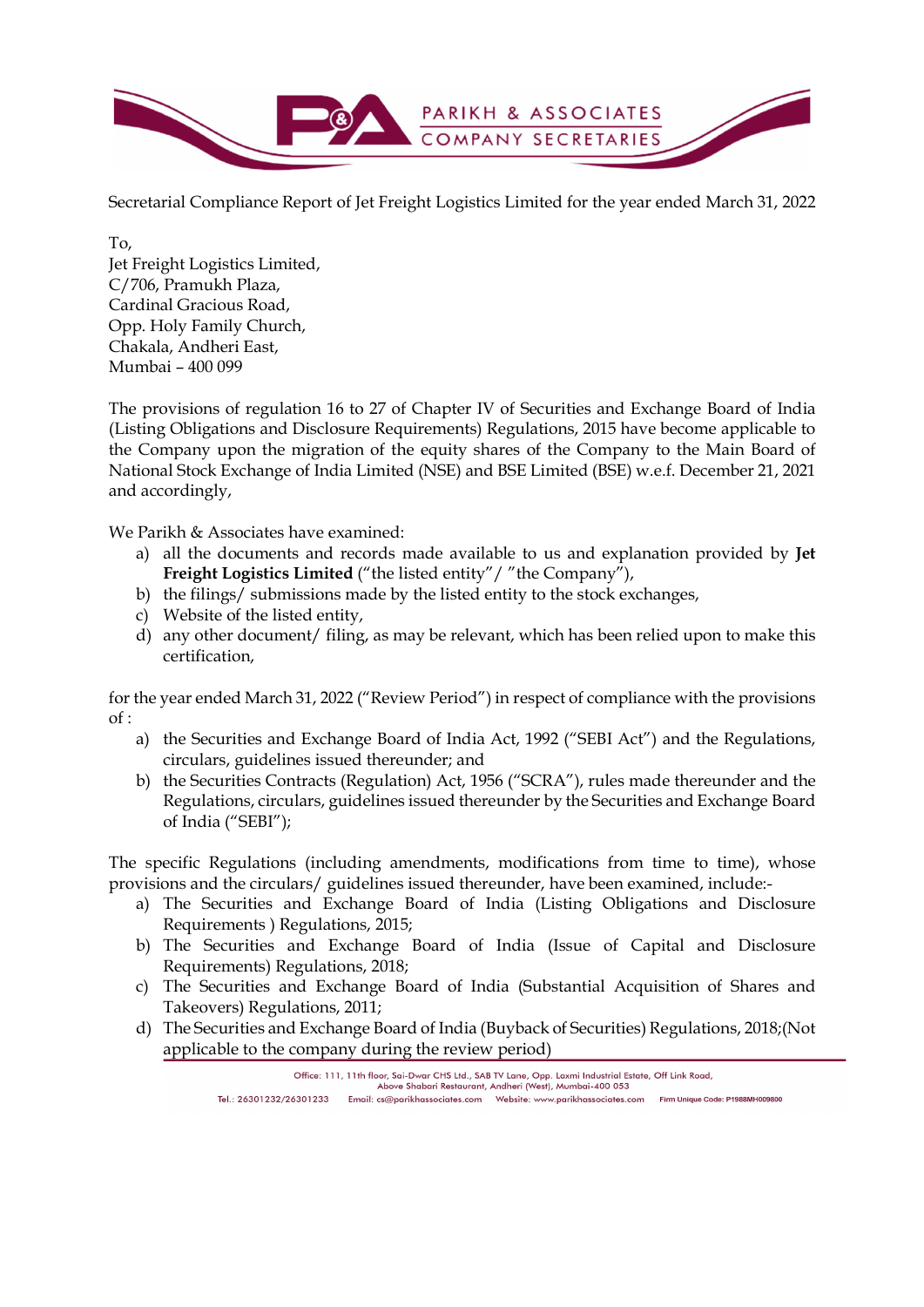The Securities and Exchange Board of India (Share Based Employee Benefits) Regulations, 2014 and Securities and Exchange Board of India (Share Based Employee Benefits and Sweat Equity) Regulations, 2021; (Not applicable to the company during the review period)

- e) The Securities and Exchange Board of India (Issue and Listing of Debt Securities) Regulations, 2008 and The Securities and Exchange Board of India (Issue and Listing of Non-Convertible Securities) Regulations, 2021; (Not applicable to the company during the review period)
- f) The Securities and Exchange Board of India (Issue and Listing of Non-Convertible Redeemable Preference Shares) Regulations, 2013; and The Securities and Exchange Board of India (Issue and Listing of Non-Convertible Securities) Regulations, 2021; (Not applicable to the company during the review period)
- g) The Securities and Exchange Board of India (Prohibition of Insider Trading) Regulations, 2015;
- h) The Securities and Exchange Board of India (Depositories and Participant) Regulations, 2018;

and circulars/ guidelines issued thereunder;

and based on the above examination and considering the relaxations granted by the Ministry of Corporate Affairs and the Securities and Exchange Board of India warranted due to the spread of the COVID-19 pandemic, We hereby report that, during the Review Period:

a) The listed entity has complied with the provisions of the above Regulations and circulars/ guidelines issued thereunder, except in respect of matters specified below:-

| Sr. No. | <b>Compliance Requirement</b> | <b>Deviations</b> | Observations/            |
|---------|-------------------------------|-------------------|--------------------------|
|         | (Regulations / circulars/     |                   | Remarks of the           |
|         | guidelines including specific |                   | Practicing               |
|         | clause)                       |                   | <b>Company Secretary</b> |
|         |                               |                   |                          |

- b) The listed entity has maintained proper records under the provisions of the above Regulations and circulars/ guidelines issued thereunder in so far as it appears from our examination of those records.
- c) The following are the details of actions taken against the listed entity/ its promoters/ directors/ material subsidiaries either by SEBI or by Stock Exchanges (including under the Standard Operating Procedures issued by SEBI through various circulars) under the aforesaid Acts/ Regulations and circulars/ guidelines issued thereunder:

|     |                 |            |                   | Secretary, if any. |
|-----|-----------------|------------|-------------------|--------------------|
|     |                 |            | debarment, etc.   | Company            |
|     |                 |            | warning letter,   | Practicing         |
| No. |                 | violation  | taken E.g. fines, | remarks of the     |
| Sr. | Action taken by | Details of | Details of action | Observations/      |